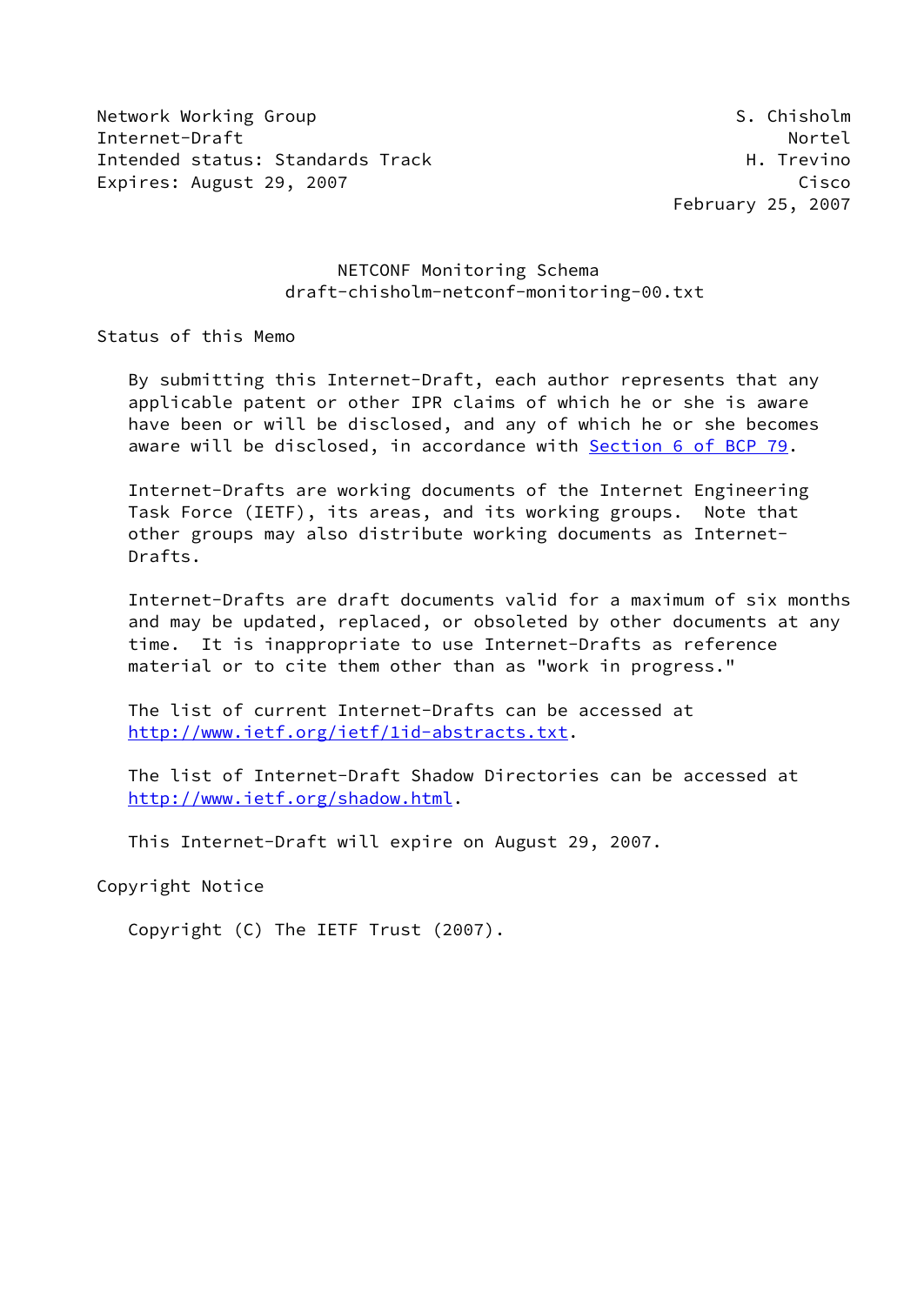| Internet-Draft | NETCONF Monitoring Schema | February 2007 |
|----------------|---------------------------|---------------|
|----------------|---------------------------|---------------|

#### Abstract

 This document defines Netconf content via XML Schema to be used to monitor the Netconf protocol. It provides information about Netconf sessions and subscriptions.

## Table of Contents

| 1.2. XML Schema to Monitor Netconf 4              |
|---------------------------------------------------|
|                                                   |
|                                                   |
|                                                   |
|                                                   |
| Intellectual Property and Copyright Statements 13 |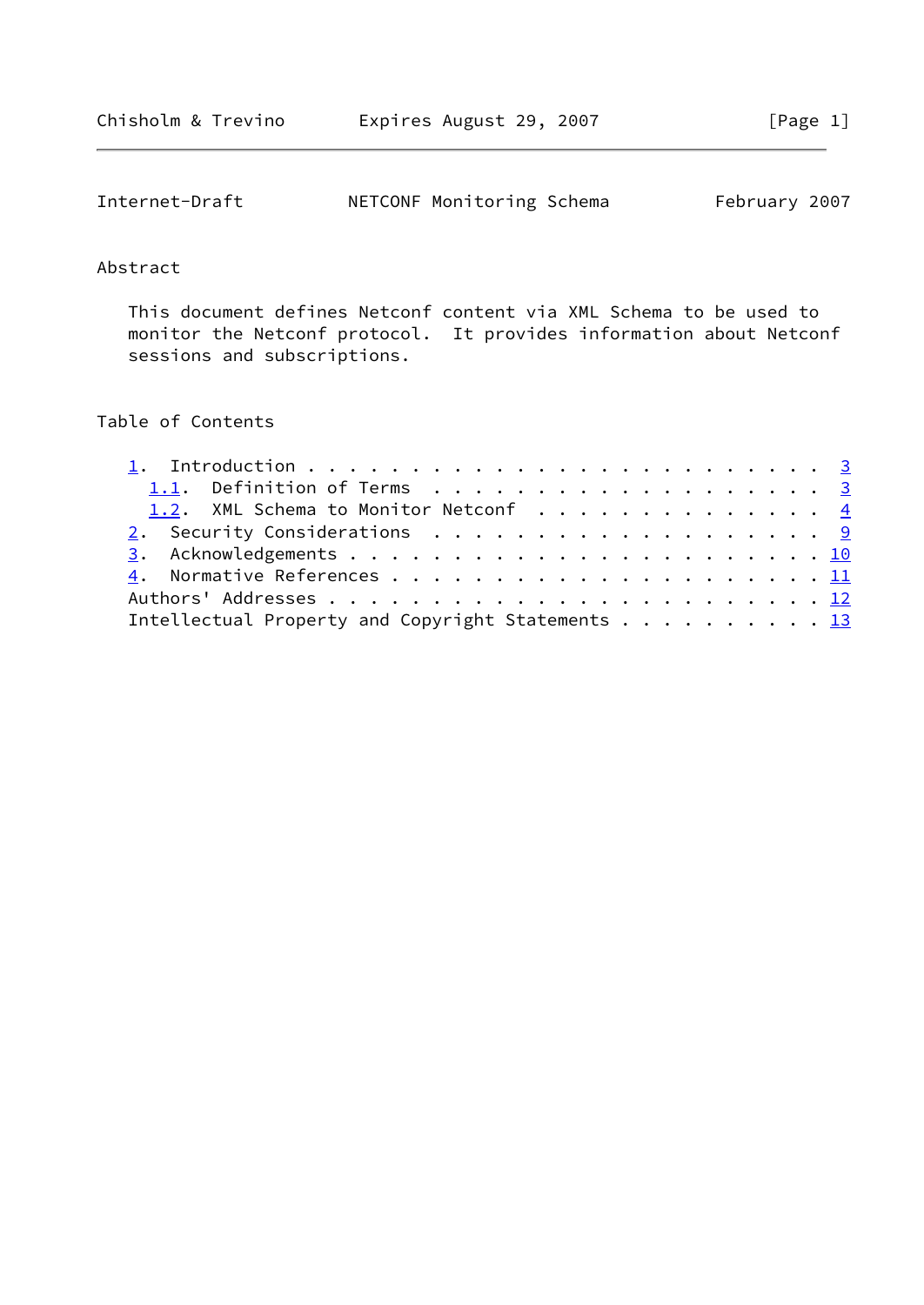| Chisholm & Trevino | Expires August 29, 2007 | [Page 2] |
|--------------------|-------------------------|----------|
|--------------------|-------------------------|----------|

<span id="page-2-1"></span>

| Internet-Draft | NETCONF Monitoring Schema | February 2007 |
|----------------|---------------------------|---------------|
|----------------|---------------------------|---------------|

#### <span id="page-2-0"></span>[1](#page-2-0). Introduction

[NETCONF] can be conceptually partitioned into four layers:



 This document defines Netconf content via [XML Schema] to be used to monitor the Netconf protocol. It provides information about Netconf sessions and subscriptions.

### Figure 1

#### <span id="page-2-2"></span>[1.1](#page-2-2). Definition of Terms

 The key words "MUST", "MUST NOT", "REQUIRED", "SHALL", "SHALL NOT", "SHOULD", "SHOULD NOT", "RECOMMENDED", "MAY", and "OPTIONAL" in this document are to be interpreted as described in [\[RFC2119](https://datatracker.ietf.org/doc/pdf/rfc2119)].

Element: An [\[XML](#page-11-2)] Element.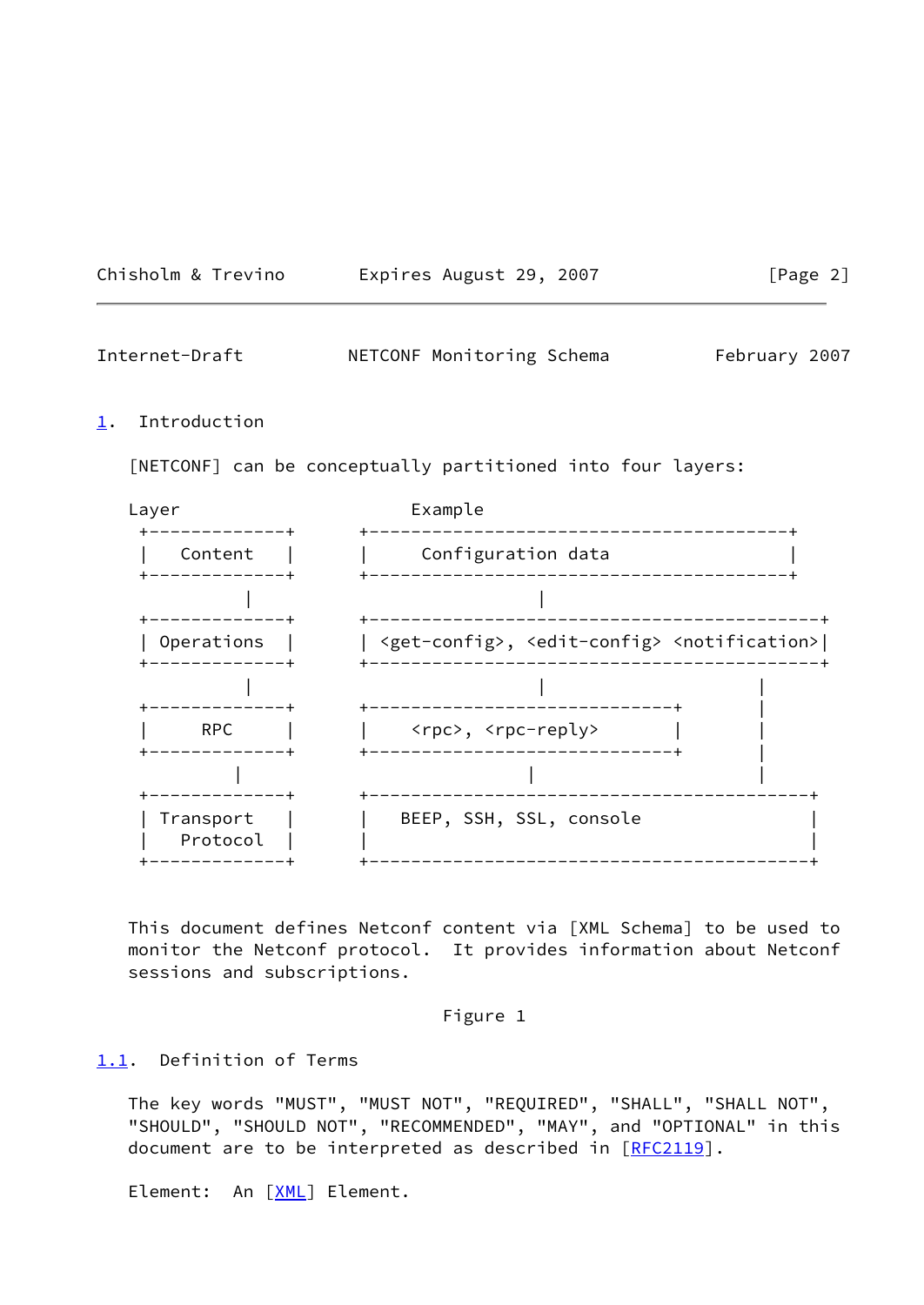Managed Object: A collection of one of more Elements that define an abstract thing of interest.

 Subscription: A concept related to the delivery of notifications (if any to send) involving destination and selection of notifications. It is bound to the lifetime of a session.

 Operation: This term is used to refer to NETCONF protocol operations. Specifically within this document, operation refers to NETCONF protocol operations defined in support of NETCONF notifications.

| Chisholm & Trevino | Expires August 29, 2007 | [Page 3] |
|--------------------|-------------------------|----------|
|                    |                         |          |

<span id="page-3-1"></span>Internet-Draft NETCONF Monitoring Schema February 2007

<span id="page-3-0"></span>[1.2](#page-3-0). XML Schema to Monitor Netconf

```
 <xs:schema
     xmlns:xs="http://www.w3.org/2001/XMLSchema"
     xmlns=
    "urn:ietf:params:xml:ns:netconf:state:1.0"
    xmlns:netconf="urn:ietf:params:xml:ns:netconf:base:1.0"
    targetNamespace=
    "urn:ietf:params:xml:ns:netconf:state:1.0"
     elementFormDefault="qualified"
     attributeFormDefault="unqualified">
      <xs:annotation>
         <xs:documentation xml:lang="en">
             NetConf Monitoring Schema.
             All elements in this Schema are read-only.
         </xs:documentation>
      </xs:annotation>
```
 <xs:import namespace="urn:ietf:params:xml:ns:netconf:base:1.0" schemaLocation="urn:ietf:params:xml:ns:netconf:base:1.0"/> <xs:import namespace="urn:ietf:params:xml:ns:netconf:notification:1.0" schemaLocation="urn:ietf:params:xml:ns:netconf:notification:1.0"/>

```
 <xs:element name="netconfState">
   <xs:complexType>
```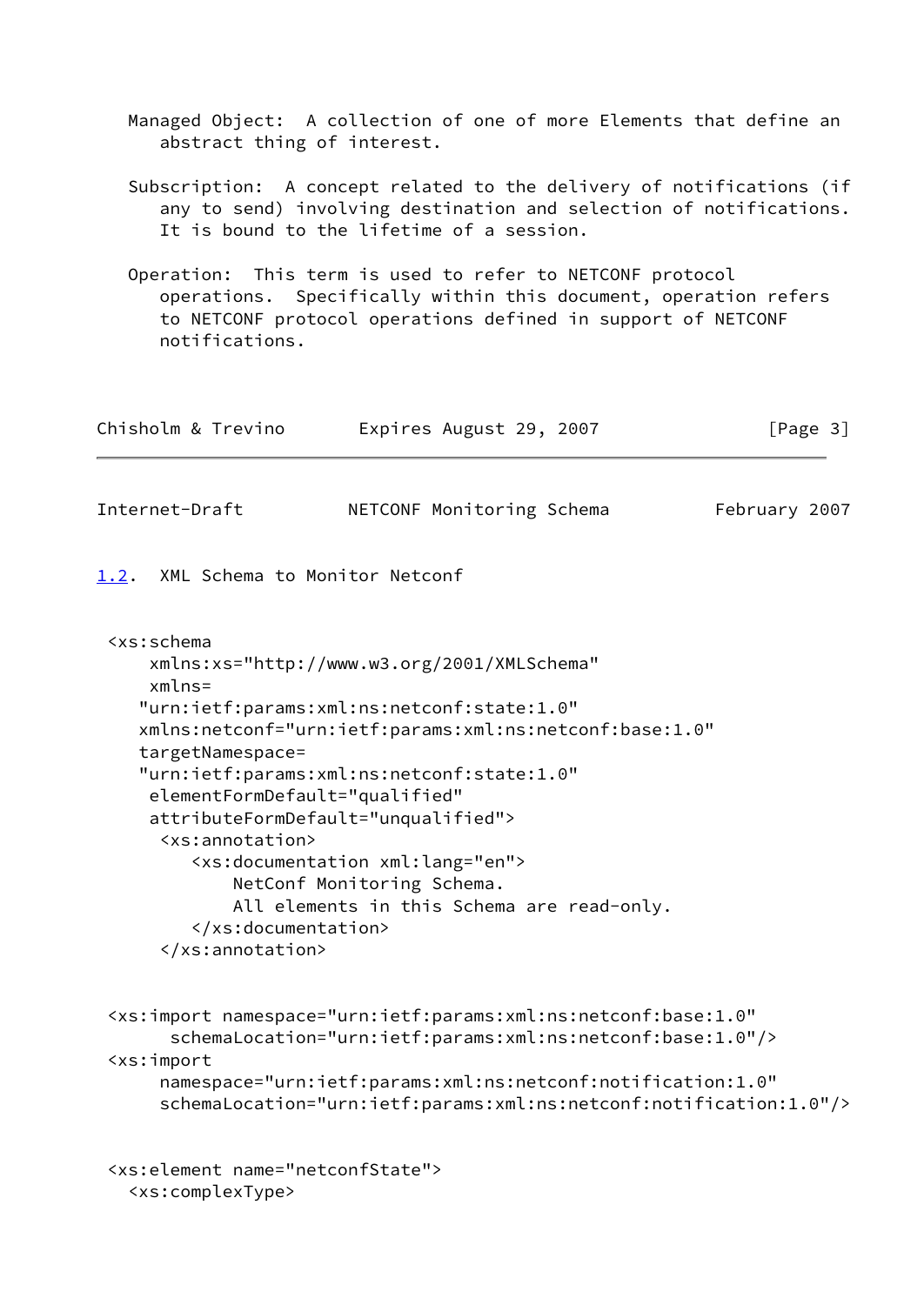```
 <xs:sequence>
         <xs:element name="capabilities">
           <xs:annotation>
             <xs:documentation xml:lang="en">
               List of NETCONF capabilities supported
               by this device.
             </xs:documentation>
           </xs:annotation>
           <xs:complexType>
             <xs:sequence>
               <xs:element name="capability"
                  type="xs:anyURI" minOccurs="0"
                  maxOccurs="unbounded"/>
            </xs:sequence>
          </xs:complexType>
        </xs:element>
      <xs:element name="sessions">
Chisholm & Trevino Expires August 29, 2007 [Page 4]
Internet-Draft NETCONF Monitoring Schema February 2007
          <xs:annotation>
              <xs:documentation xml:lang="en">
                  List of NETCONF sessions currently
                  active on this device.
              </xs:documentation>
          </xs:annotation>
          <xs:complexType>
              <xs:sequence>
                  <xs:element name="session"
                      type="NetconfSessionInfo"
                      minOccurs="0"
                      maxOccurs="unbounded"/>
              </xs:sequence>
          </xs:complexType>
      </xs:element>
      <xs:element name="configurations">
        <xs:annotation>
          <xs:documentation xml:lang="en">
            List of NETCONF configuration datastores (e.g. running,
             startup, candidate) supported on this device and related
             information.
```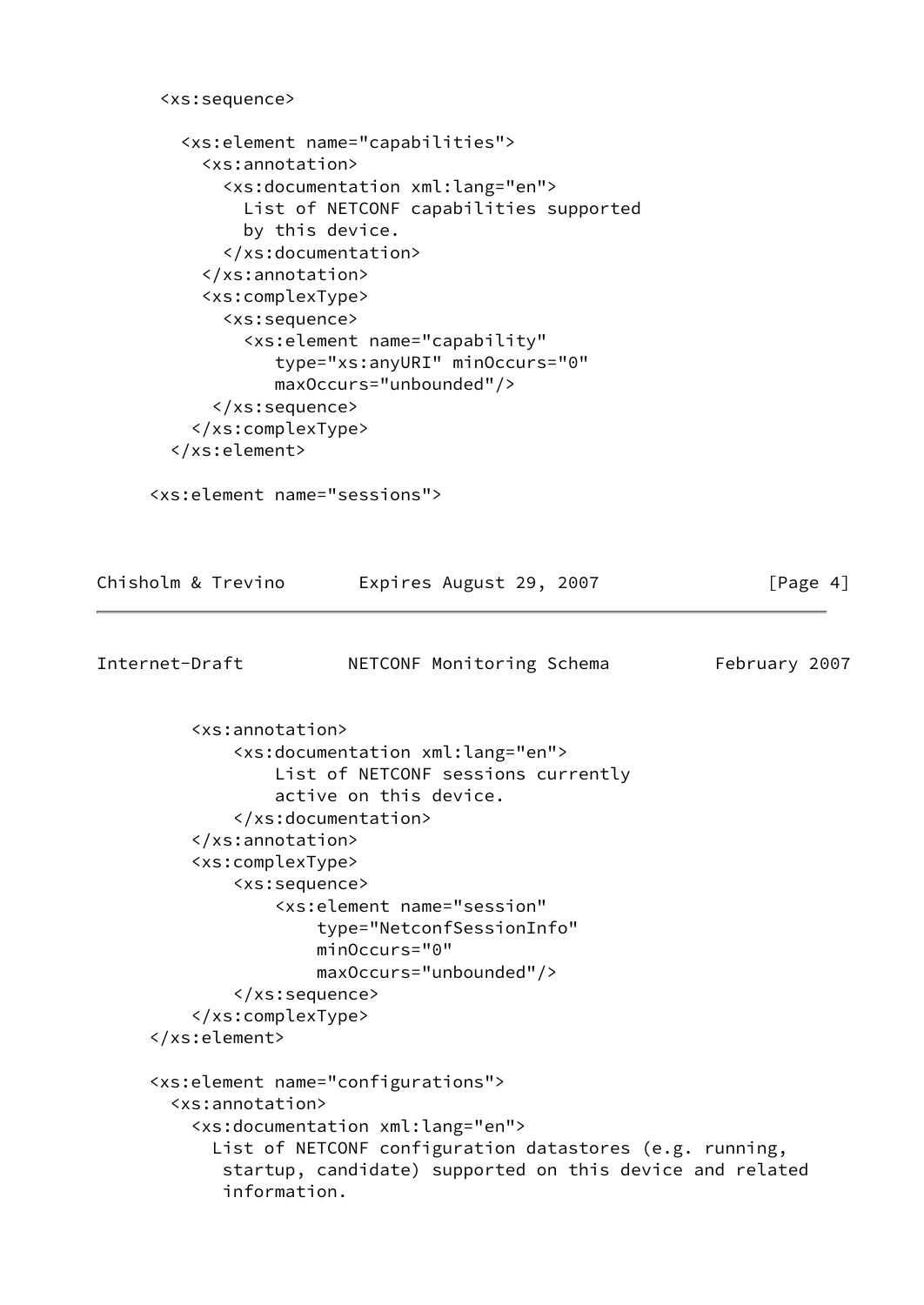```
 </xs:documentation>
         </xs:annotation>
         <xs:complexType>
           <xs:sequence>
              <xs:element name="config" type="ConfigurationDatastoreInfo"
                           minOccurs="0" maxOccurs="unbounded"/>
           </xs:sequence>
         </xs:complexType>
      </xs:element>
      <xs:element name="subscriptions">
        <xs:annotation>
          <xs:documentation xml:lang="en">
            List of NETCONF notification subscriptions
            active on this device and related information.
           </xs:documentation>
         </xs:annotation>
          <xs:complexType>
            <xs:sequence>
              <xs:element name="subscription"
                           type="NetconfSubscriptionInfo"
                           minOccurs="0" maxOccurs="unbounded"/>
            </xs:sequence>
         </xs:complexType>
       </xs:element>
Chisholm & Trevino Expires August 29, 2007 [Page 5]
```

```
Internet-Draft NETCONF Monitoring Schema February 2007
     </xs:sequence>
    </xs:complexType>
  </xs:element>
  <!-- Complex Types -->
  <xs:complexType name="NetconfSessionInfo">
      <xs:sequence>
          <xs:element name="sessionId" type="netconf:SessionId"/>
          <xs:element name="username" type="xs:string"/>
          <xs:element name="loginTime" type="xs:dateTime"/>
      </xs:sequence>
  </xs:complexType>
```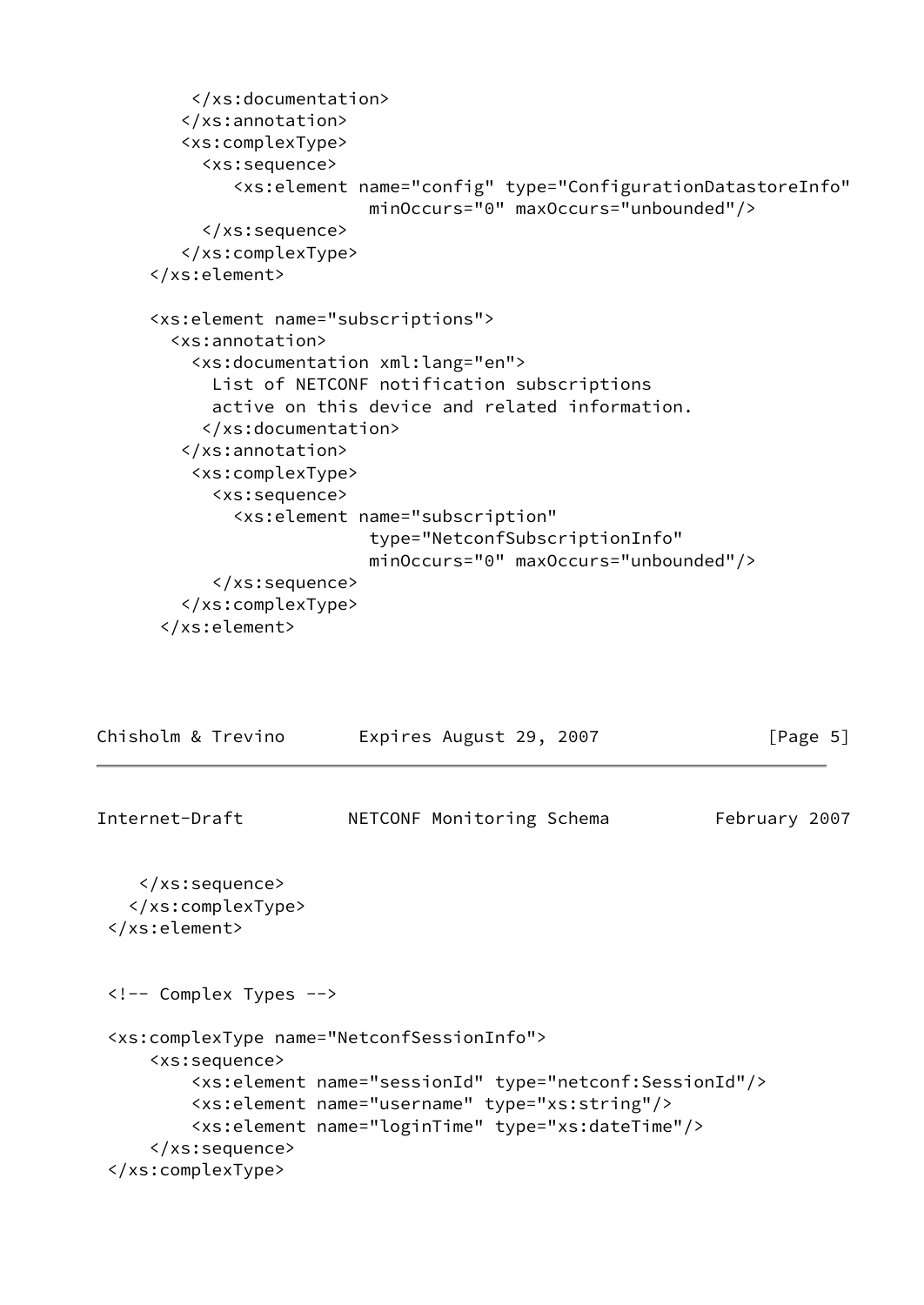```
 <xs:complexType name="ConfigurationDatastoreInfo">
    <xs:sequence>
        <xs:element name="name" type="netconf:configNameType"/>
      <xs:element name="lockStatus" type="LockStatus"/>
    </xs:sequence>
  </xs:complexType>
  <xs:complexType name="LockStatus">
    <xs:annotation>
      <xs:documentation>
        An indication of whether a resource is locked or unlocked.
        If locked, additional information about the locking such as
        user and time stamp is provided.
      </xs:documentation>
    </xs:annotation>
    <xs:sequence>
      <xs:element name="lock-state">
        <xs:simpleType>
          <xs:restriction base="xs:string">
            <xs:enumeration value="locked"/>
              <xs:enumeration value="unlocked"/>
            </xs:restriction>
          </xs:simpleType>
        </xs:element>
        <xs:element name="lockedBySession"
              type="netconf:SessionId" minOccurs="0">
        <xs:annotation>
          <xs:documentation>
            The session ID of the session that has locked this resource.
          </xs:documentation>
        </xs:annotation>
Chisholm & Trevino Expires August 29, 2007 [Page 6]
Internet-Draft NETCONF Monitoring Schema February 2007
      </xs:element>
      <xs:element name="lockedTime"
            type="xs:dateTime" minOccurs="0">
        <xs:annotation>
         <xs:documentation>
            The date and time of when the resource was locked.
            If the resource is currently unlocked, this element
```
will not be present.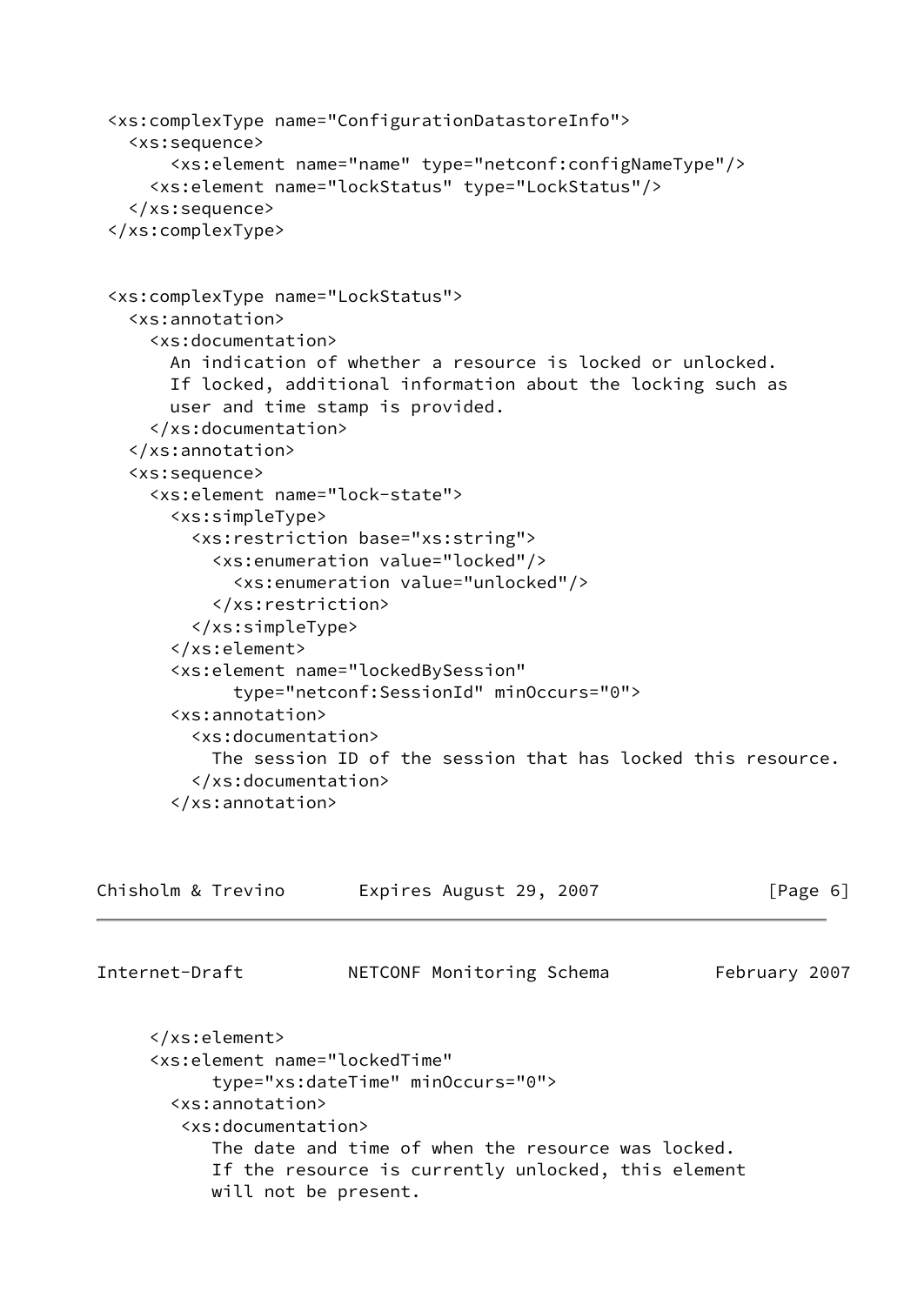```
 </xs:documentation>
       </xs:annotation>
     </xs:element>
   </xs:sequence>
 </xs:complexType>
 <xs:complexType name="NetconfSubscriptionInfo">
   <xs:annotation>
     <xs:documentation>
         Information about Netconf Notification Subscriptions.
     </xs:documentation>
   </xs:annotation>
   <xs:sequence >
     <xs:element name="session-id"
          type="netconf:SessionId" >
       <xs:annotation>
         <xs:documentation xml:lang="en">
           The session id associated with this
           subscription.
         </xs:documentation>
       </xs:annotation>
     </xs:element>
     <xs:element name="stream"
            type="xs:string" minOccurs="0">
       <xs:annotation>
         <xs:documentation xml:lang="en">
           The stream associated with this subscription.
         </xs:documentation>
       </xs:annotation>
     </xs:element>
     <xs:element name="filter"
           type="netconf:filterInlineType" minOccurs="0">
       <xs:annotation>
         <xs:documentation xml:lang="en">
           The filters associated with this subscription.
         </xs:documentation>
       </xs:annotation>
     </xs:element>
```

| Chisholm & Trevino | Expires August 29, 2007 |  | [Page 7] |
|--------------------|-------------------------|--|----------|
|--------------------|-------------------------|--|----------|

Internet-Draft **NETCONF Monitoring Schema** February 2007

<xs:element name="associatedNamedProfile" minOccurs="0">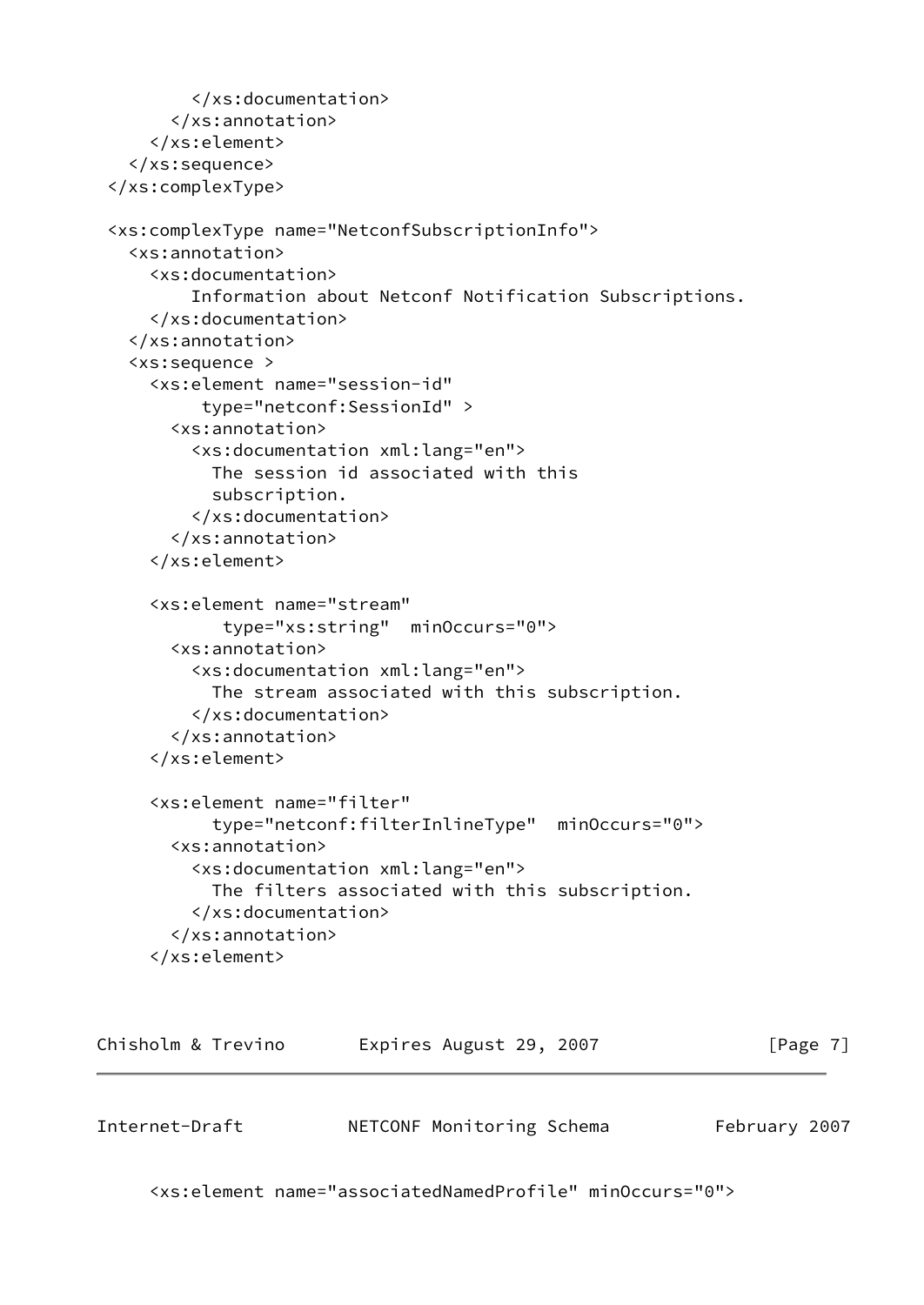```
 <xs:annotation>
         <xs:documentation xml:lang="en">
           The named profile associated with this
           subscription. Note that the contents of the
           named profile may have changed since it was
           last applied.
         </xs:documentation>
       </xs:annotation>
     </xs:element>
     <xs:element name="lastModified" type="xs:dateTime" >
       <xs:annotation>
         <xs:documentation xml:lang="en">
           The last time this subscription was modified. If
           it has not been modified since creation, this is
           the time of subscription creation.
         </xs:documentation>
       </xs:annotation>
     </xs:element>
     <xs:element name="messagesSent"
           type="xs:unsignedInt" minOccurs="0">
       <xs:annotation>
         <xs:documentation xml:lang="en">
           A count of event notifications sent along
           this connection since the subscription was
           created.
         </xs:documentation>
       </xs:annotation>
     </xs:element>
     <xs:element name="key">
       <xs:key name="uniqueSubscription">
         <xs:selector xpath=".//subscription"/>
         <xs:field xpath="sessionId"/>
       </xs:key>
     </xs:element>
   </xs:sequence>
 </xs:complexType>
```

```
 </xs:schema>
```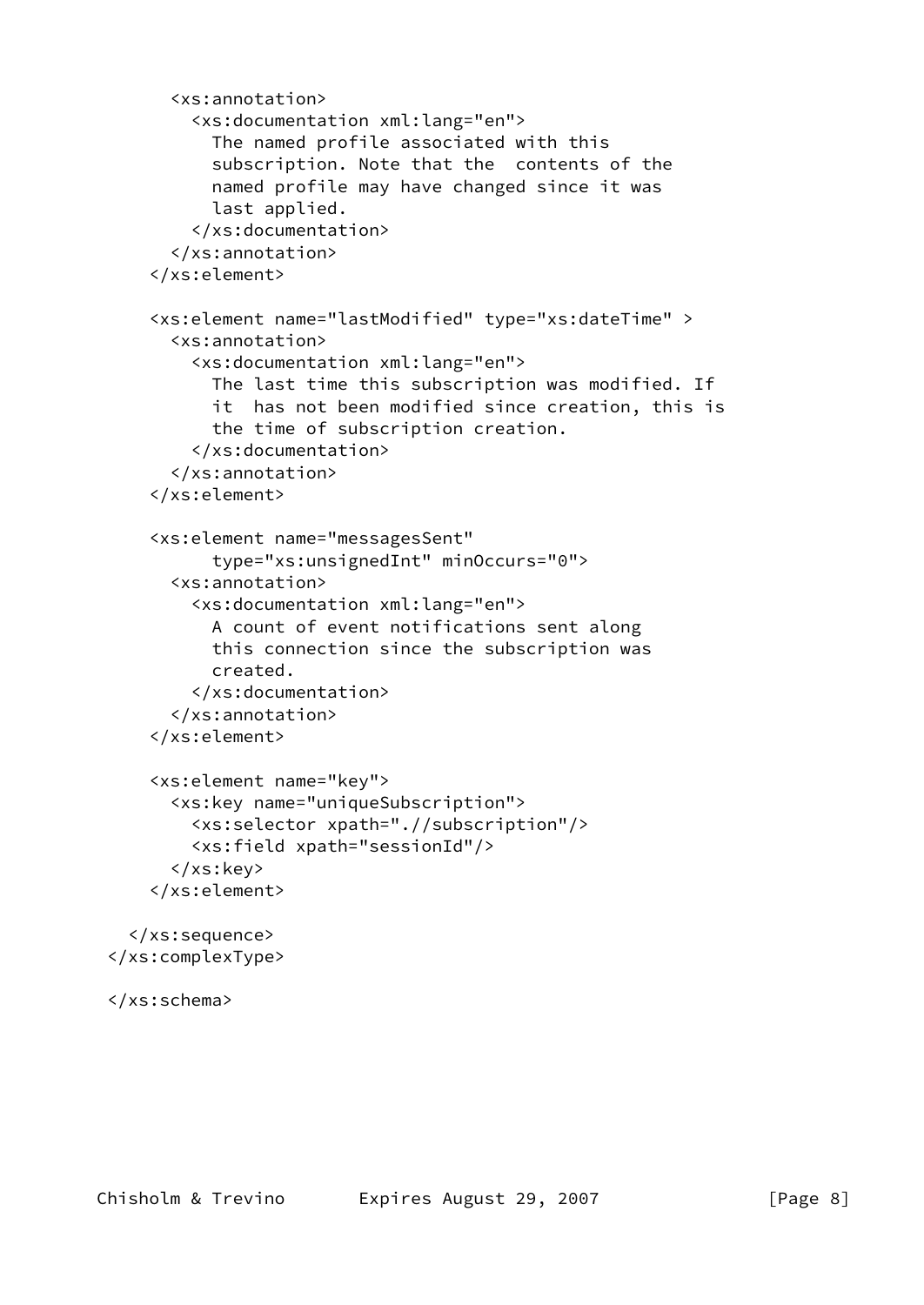<span id="page-9-1"></span><span id="page-9-0"></span>[2](#page-9-0). Security Considerations

 The information in this Schema provides information about Netconf system that could be used to aid an attack on that system. Care should be taken to restrict access to this information as appropriate.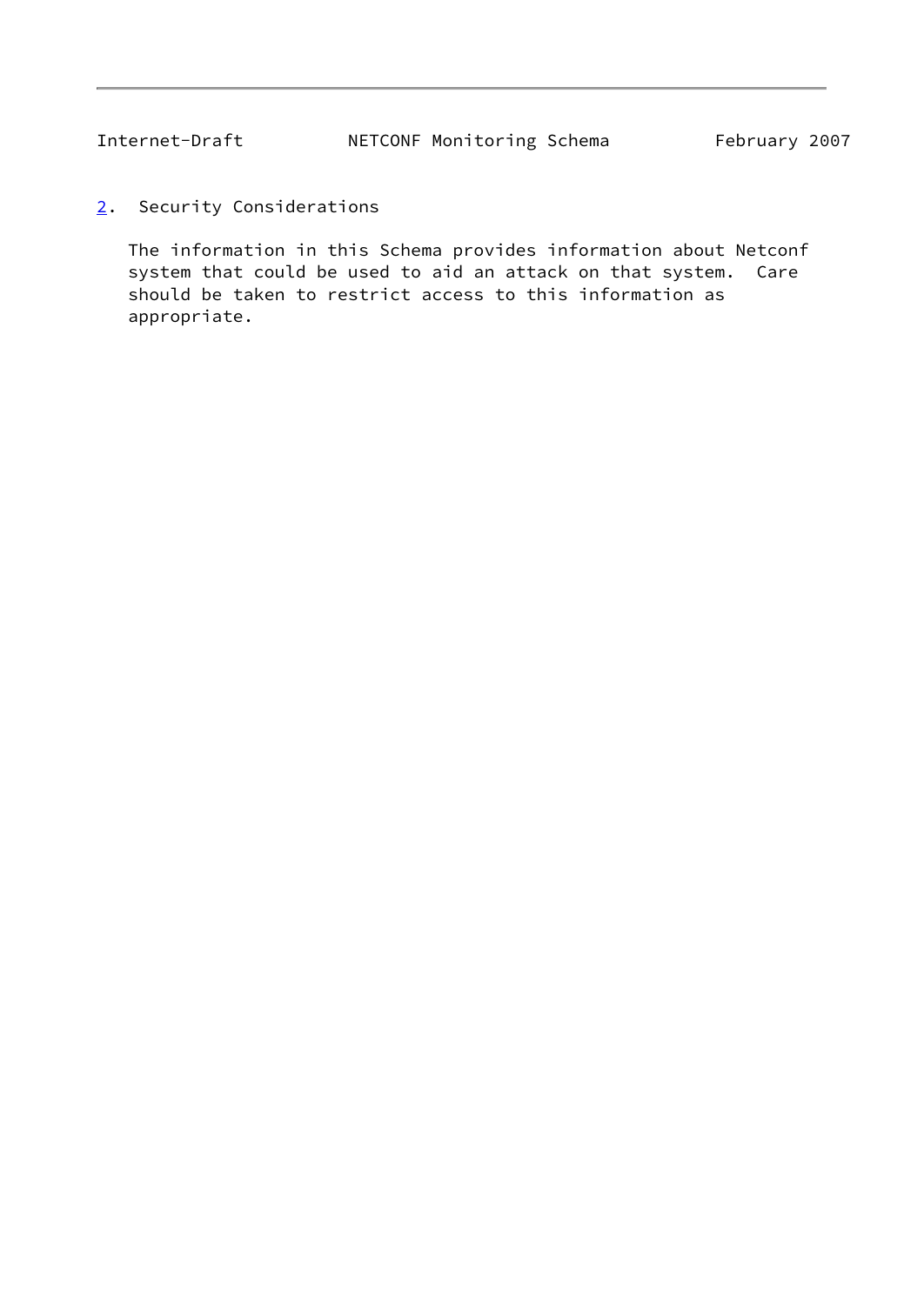<span id="page-10-1"></span>Internet-Draft **NETCONF Monitoring Schema** February 2007

# <span id="page-10-0"></span>[3](#page-10-0). Acknowledgements

 Thanks to the Netconf working group for providing a much earlier draft of Schema to manage Netconf and Netconf Notifications that were cannibalized to produce this draft.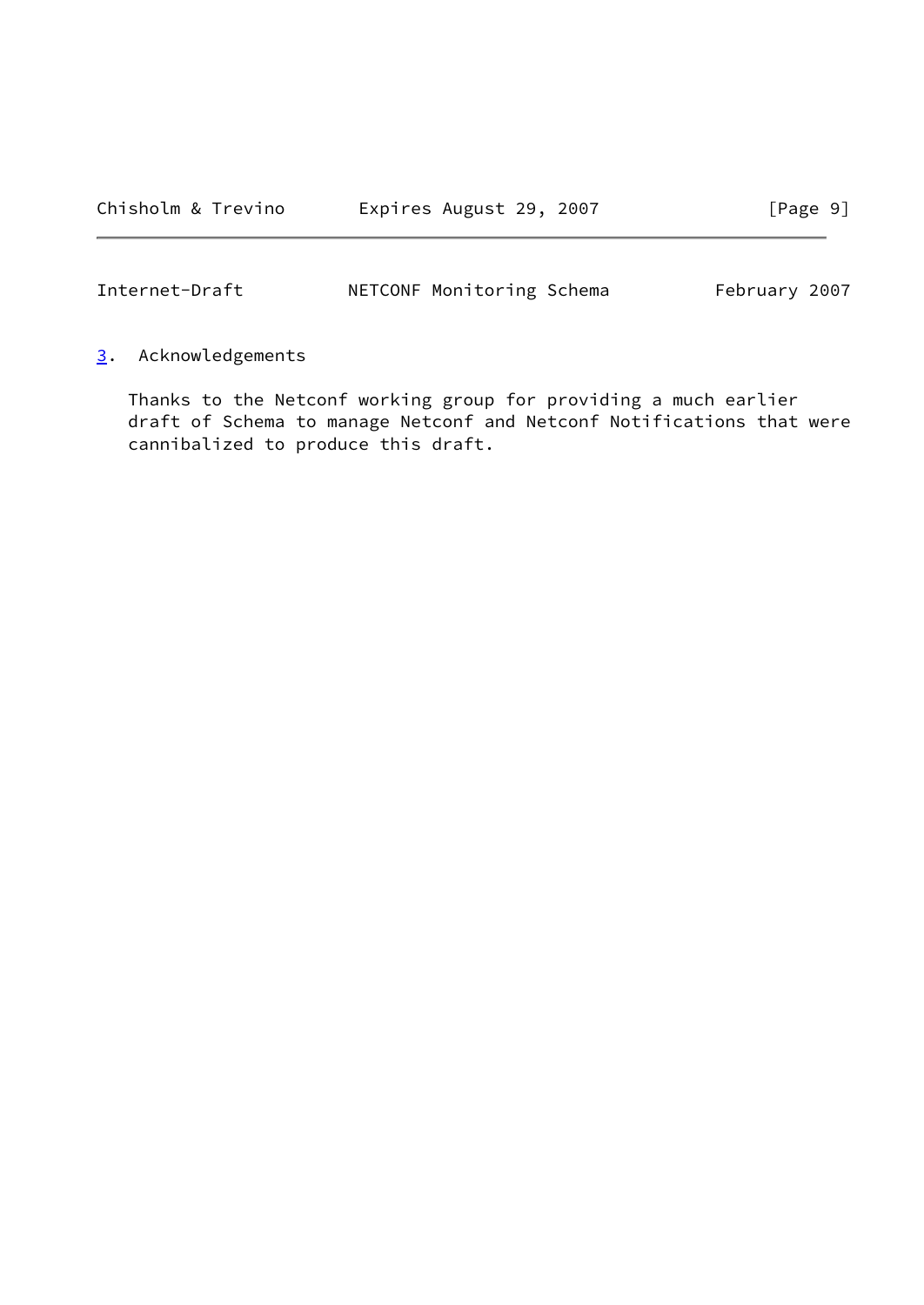<span id="page-11-2"></span><span id="page-11-1"></span><span id="page-11-0"></span>

|    | Chisholm & Trevino | Expires August 29, 2007                                                                                                                                           | [Page 10]     |
|----|--------------------|-------------------------------------------------------------------------------------------------------------------------------------------------------------------|---------------|
|    | Internet-Draft     | NETCONF Monitoring Schema                                                                                                                                         | February 2007 |
| 4. |                    | Normative References                                                                                                                                              |               |
|    | [NETCONF]          | Enns, R., "NETCONF Configuration Protocol", RFC 4741,<br>February 2006.                                                                                           |               |
|    | [NETCONF-EVENT]    | Chisholm, S. and H. Trevino, "NETCONF Event<br>Notifications", ID draft-ietf-netconf-notifications-06,<br>February 2007.                                          |               |
|    | [RFC2026]          | Bradner, S., "The Internet Standards Process -- Revision<br>3", RFC 2026, BCP 9, October 1996.                                                                    |               |
|    | [RFC2119]          | Bradner, s., "Key words for RFCs to Indicate Requirements<br>Levels", RFC 2119, March 1997.                                                                       |               |
|    | [RFC2223]          | Postel, J. and J. Reynolds, "Instructions to RFC Authors",<br>RFC 2223, October 1997.                                                                             |               |
|    | [XML]              | World Wide Web Consortium, "Extensible Markup Language<br>(XML) 1.0", W3C XML, February 1998,<br><http: 1998="" rec-xml-19980210="" tr="" www.w3.org="">.</http:> |               |
|    | [XML Schema]       | Fallside, D. and P. Walmsley, "XML Schema Part 0: Primer<br>Second Edition", W3C XML Schema, October 2004.                                                        |               |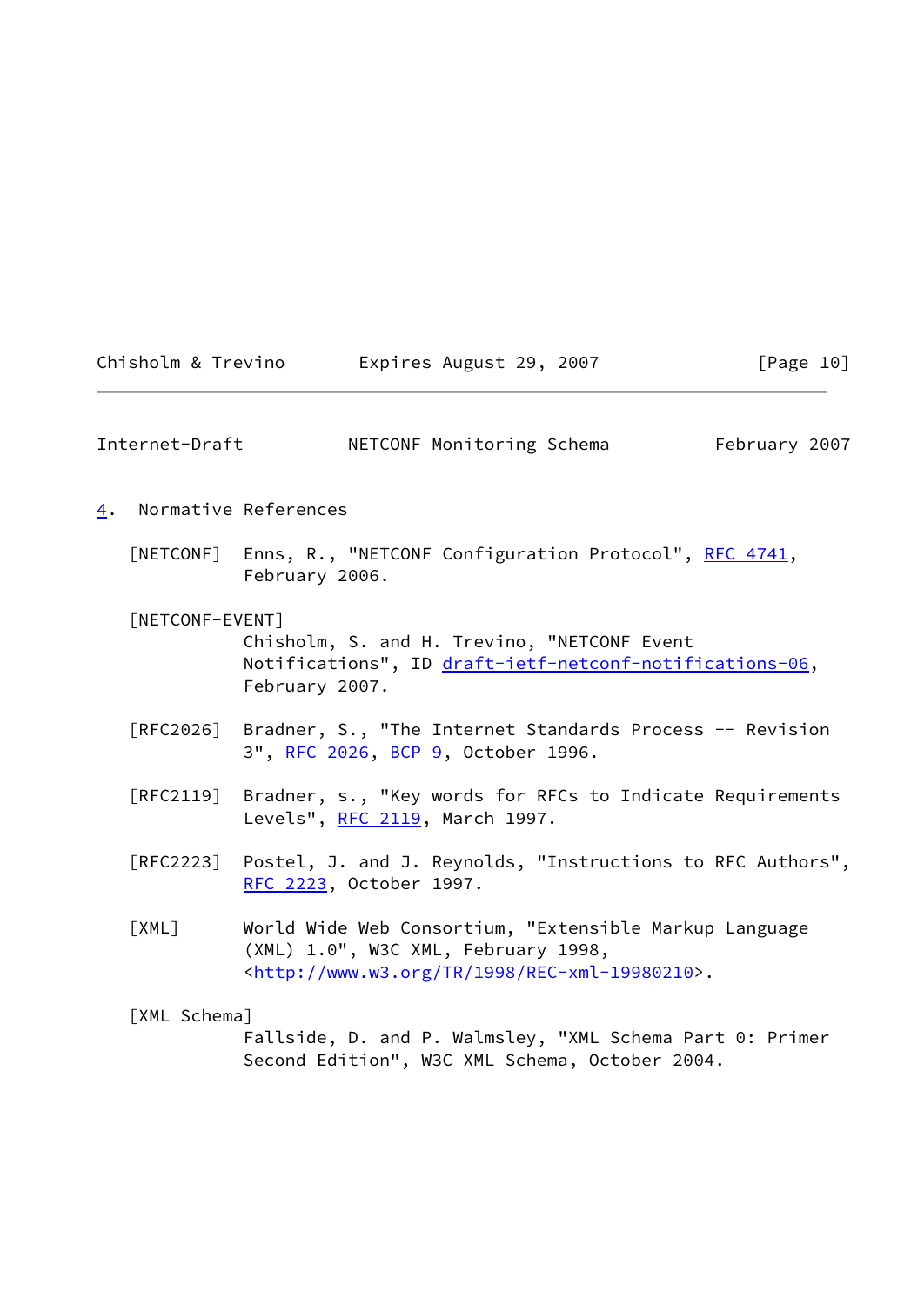<span id="page-12-0"></span>

| Chisholm & Trevino                                                                               | Expires August 29, 2007   | [Page 11]     |
|--------------------------------------------------------------------------------------------------|---------------------------|---------------|
| Internet-Draft                                                                                   | NETCONF Monitoring Schema | February 2007 |
| Authors' Addresses                                                                               |                           |               |
| Sharon Chisholm<br>Nortel<br>3500 Carling Ave<br>Nepean, Ontario K2H 8E9<br>Canada               |                           |               |
| Email: schishol@nortel.com                                                                       |                           |               |
| Hector Trevino<br>Cisco<br>Suite 400<br>9155 E. Nichols Ave<br>Englewood, CO 80112<br><b>USA</b> |                           |               |
| Email: htrevino@cisco.com                                                                        |                           |               |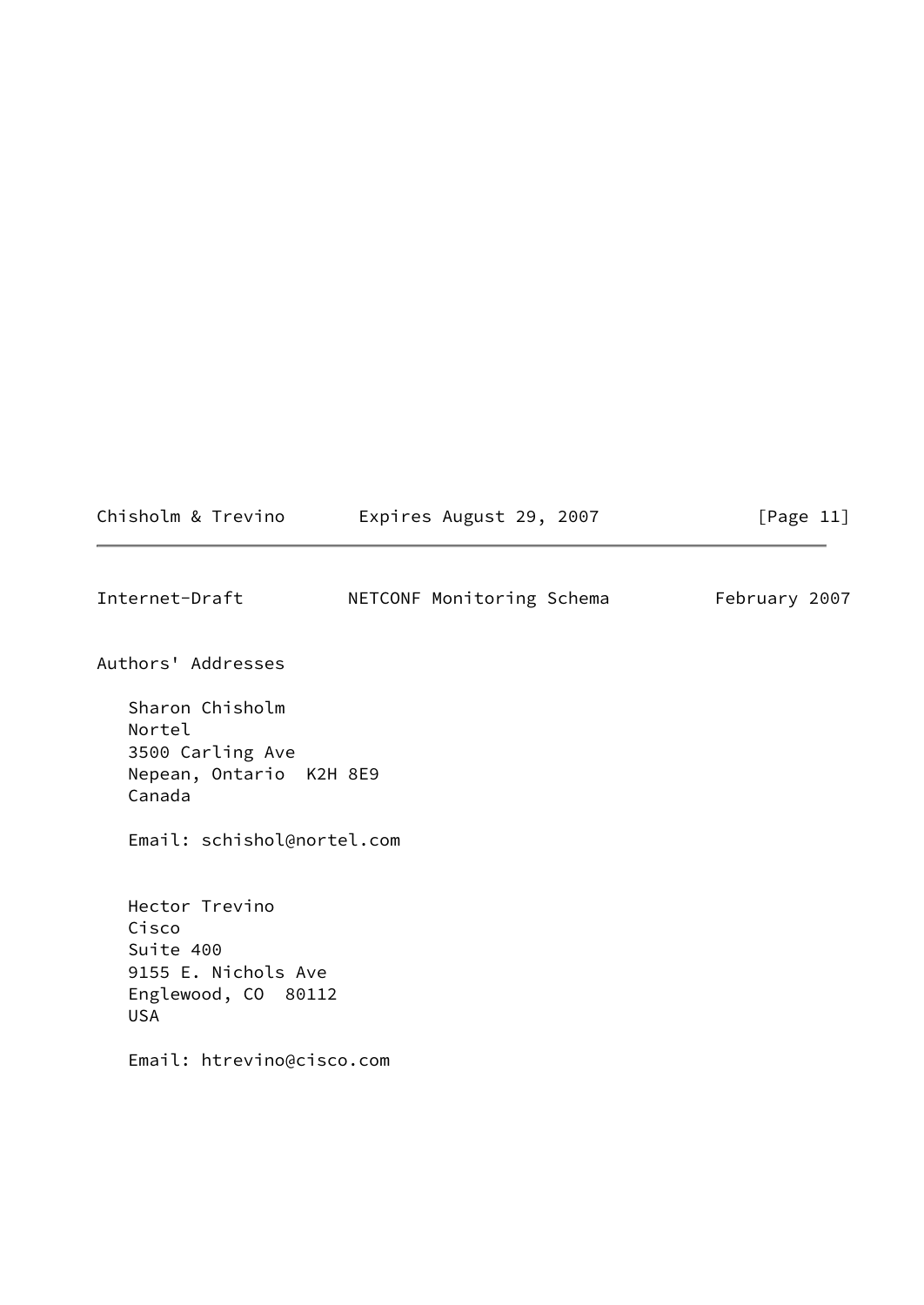Chisholm & Trevino Expires August 29, 2007 [Page 12]

<span id="page-13-0"></span>Internet-Draft **NETCONF Monitoring Schema** February 2007

Full Copyright Statement

Copyright (C) The IETF Trust (2007).

 This document is subject to the rights, licenses and restrictions contained in  $BCP$  78, and except as set forth therein, the authors retain all their rights.

 This document and the information contained herein are provided on an "AS IS" basis and THE CONTRIBUTOR, THE ORGANIZATION HE/SHE REPRESENTS OR IS SPONSORED BY (IF ANY), THE INTERNET SOCIETY, THE IETF TRUST AND THE INTERNET ENGINEERING TASK FORCE DISCLAIM ALL WARRANTIES, EXPRESS OR IMPLIED, INCLUDING BUT NOT LIMITED TO ANY WARRANTY THAT THE USE OF THE INFORMATION HEREIN WILL NOT INFRINGE ANY RIGHTS OR ANY IMPLIED WARRANTIES OF MERCHANTABILITY OR FITNESS FOR A PARTICULAR PURPOSE.

Intellectual Property